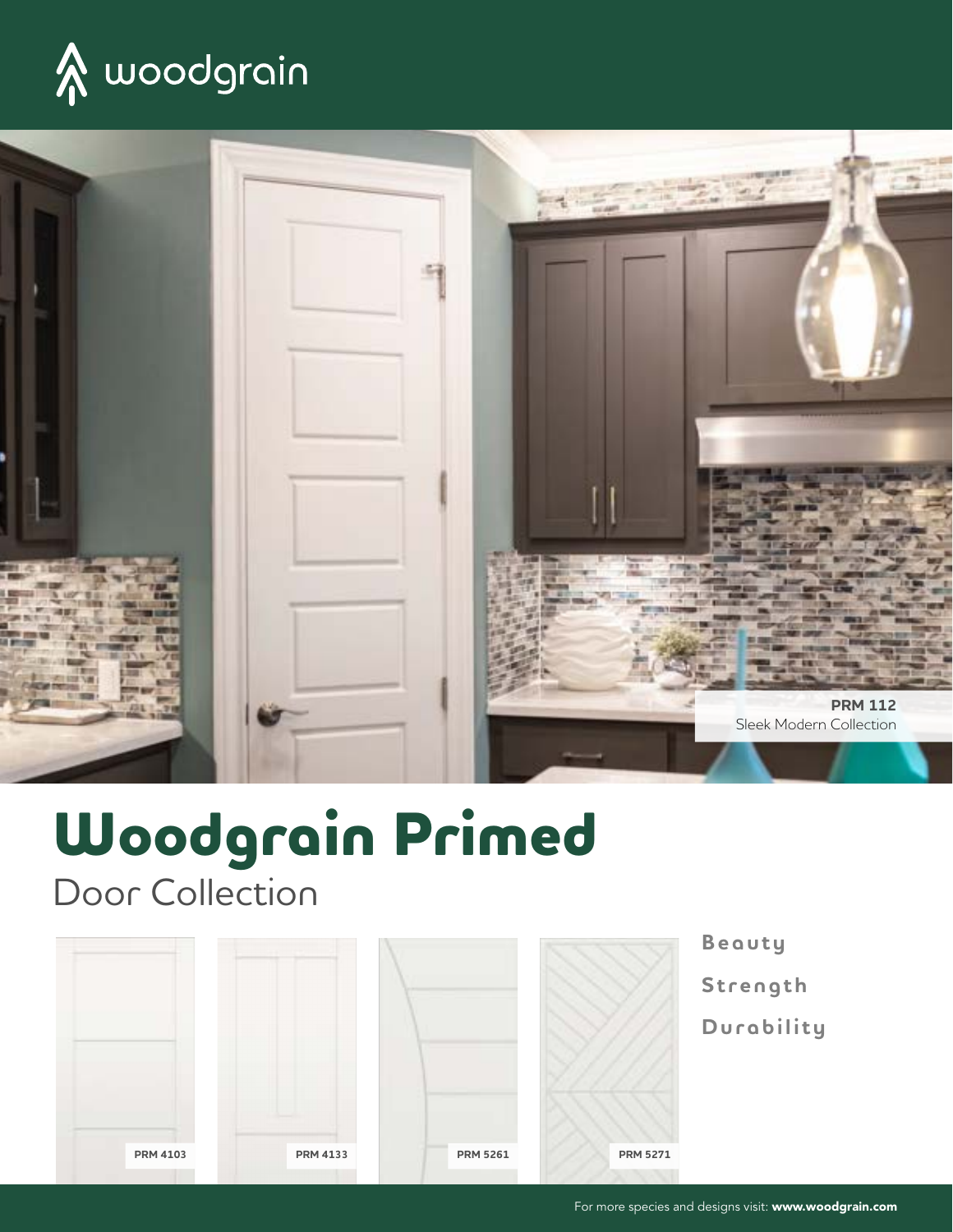**PRM 4102** Contemporary Barn Doors **PRM 112** Sleek Modern Collection

# **Classic Collection Doors**

#### **Woodgrain Primed Door Collection**

Woodgrain's Primed Door Collection includes our Classic Collection, stile and rail primed interior doors, and the Design Collection, premium router carved MDF doors. These doors all adhere to Woodgrain's high manufacturing standards and offer a wide range of styles to fit any decor.

### **Classic Collection - Authentic Stile and Rail Primed Interior Doors**

Woodgrain's stile and rail primed doors are assembled with a durable MDF veneer laminated over engineered core stiles and rails and MDF panels. Every door is delivered with acrylic base latex primer, applied at a rate of two-millimeter thickness through our fully automated priming system. MDF surfaces in Woodgrain doors allow for a best in-class finished look after proper preparation for the finish of your choice with either water or solvent-based enamel paints.

### **Stile and Rail construction**

- MDF Veneer laminated over engineered core
- MDF Panels
- Primed on all six sides
- Smooth surface
- Minimal prep for final paint finish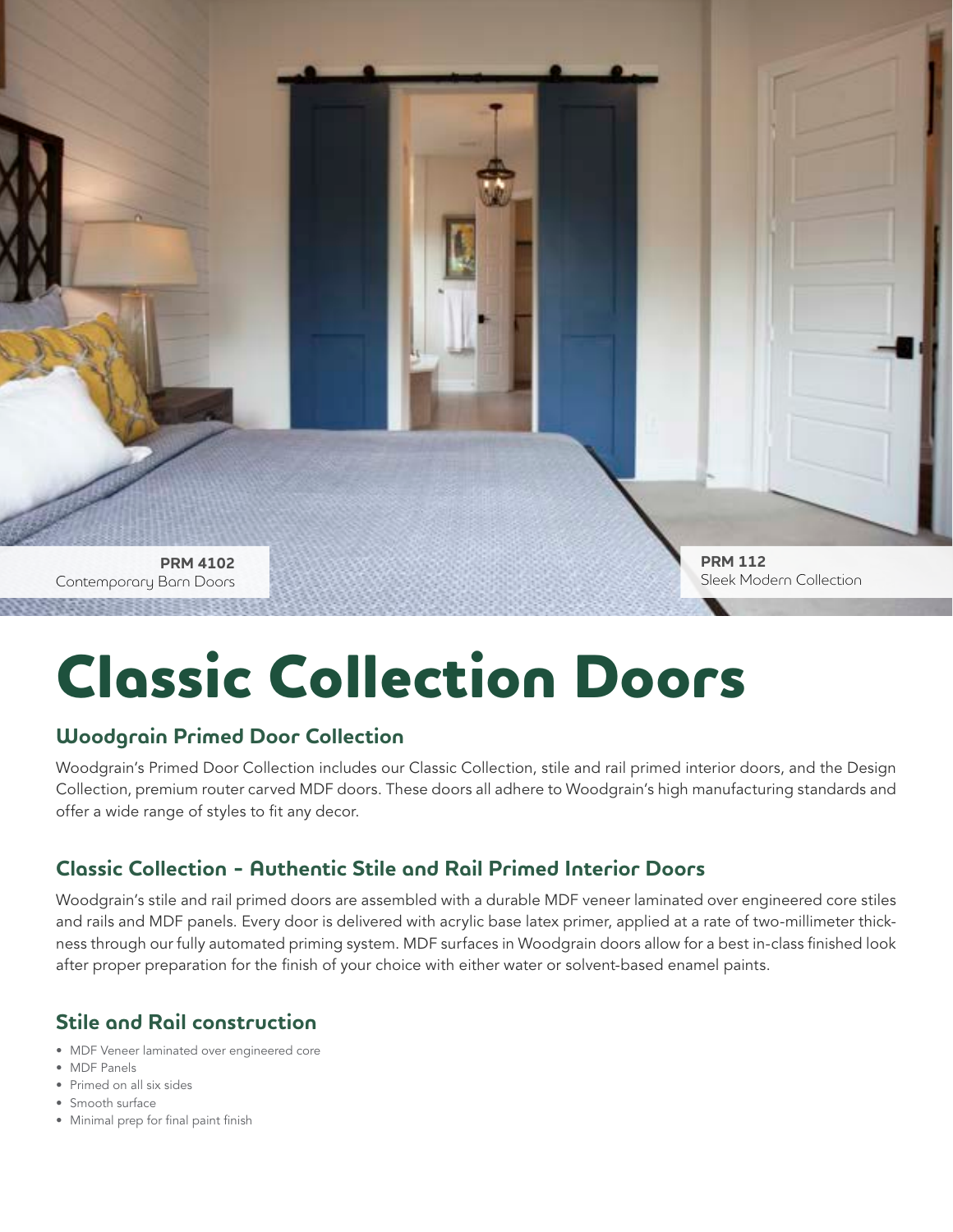### **Profile and Panel Options**

Mix and match any of our five profile options or two raised moulding options.



### **Raised Moulding**



MDF Door





#### **The SureEdge Advantage**

SureEdge solid wood edge band is a feature in each MDF door. Installed in each stile, the SureEdge system allows maximum screw holding power and ease of hinge mortising.









Precision Routing Technology provides crisp lines

### **Screw Holding Capacity**

|                                                                             | Extra Heavy Duty Heavy Duty |          | Standard   |
|-----------------------------------------------------------------------------|-----------------------------|----------|------------|
| WDMA I.S.<br>1A Performance<br>Requirement                                  | $>550$ lbs                  | >475 lbs | $>400$ lbs |
| <b>Woodgrain Premium</b><br><b>MDF Door With</b><br><b>Radiata SureEdge</b> | >800 lbs                    |          |            |

The Window and Door Manufacturers Association (WDMA) has established a performance-based standard to judge the screw holding capacity of doors for use in commercial settings.

The current standard (I.S. 1A) contains three classifications of "Duty Level". In independent tests conducted at Washington State University, Woodgrain's Premium MDF doors made with a Radiata SureEdge outperformed the "Extra Heavy Duty" level with more than 45% greater screw holding capacity.

WDMA Suggested uses for "Extra Heavy Duty" doors include: classroom, patient room, public bathroom, bullet-resistant, gymnasium/locker room, surgical entry, assembly area, and trauma center.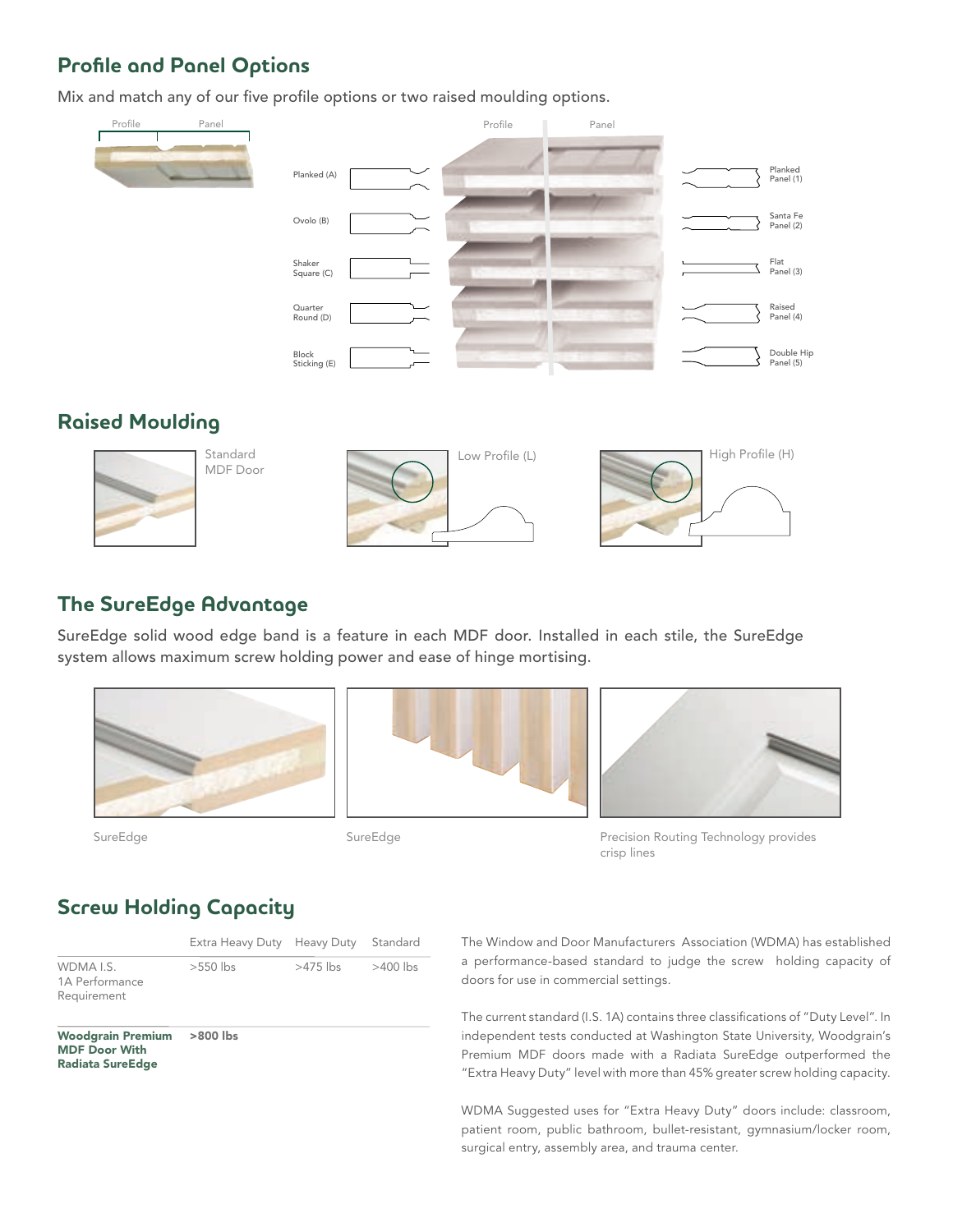

| <b>Raised Panel Doors</b><br>• Specifications<br>• Heights: 6'8", 7'0", 8'0"<br>• Width: 1'0" - 3'0"<br>• Thickness: 1 3/8", 1 3/4"<br>• Custom sizes available<br>· Matching bi-folds available<br>• Square, Arch and Eyebrow Tops |     |     |     |     |     |     |     |     |
|-------------------------------------------------------------------------------------------------------------------------------------------------------------------------------------------------------------------------------------|-----|-----|-----|-----|-----|-----|-----|-----|
| · 20, 60, 90-minute fire rated<br>available (available on 1-3/4"<br>only)                                                                                                                                                           | 100 | 102 | 103 | 106 | 107 | 108 | 109 |     |
|                                                                                                                                                                                                                                     |     |     |     |     |     |     |     |     |
| <b>Panel Options</b>                                                                                                                                                                                                                |     |     |     |     |     |     |     |     |
| 5/8" RP                                                                                                                                                                                                                             |     |     |     |     |     |     |     |     |
|                                                                                                                                                                                                                                     |     |     |     |     |     |     |     |     |
| 5/8" DBH                                                                                                                                                                                                                            | 131 | 133 | 141 | 802 | 804 | 822 | 831 | 833 |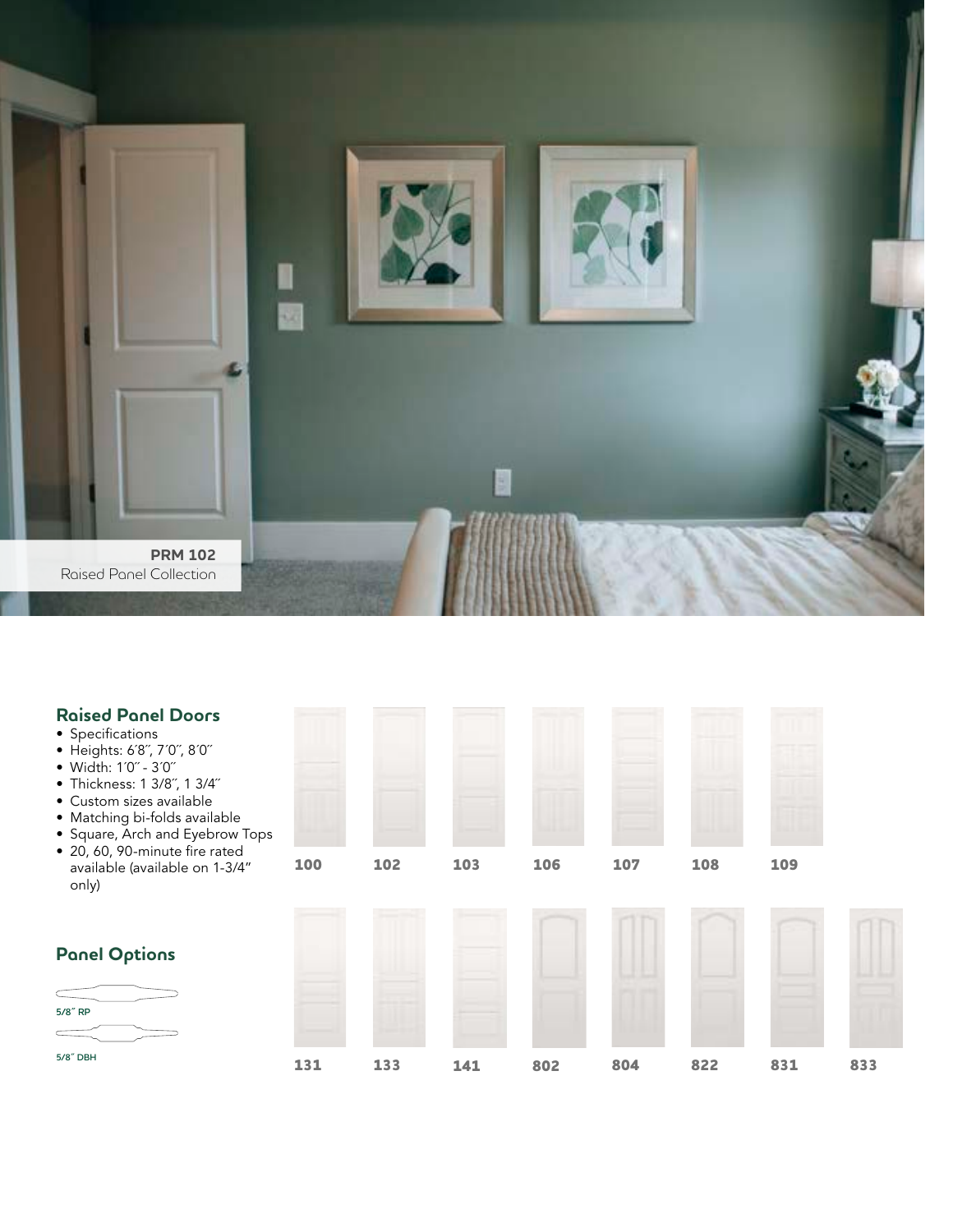

| <b>Flat Panel Doors</b><br>• Specifications<br>• Heights: 6'8", 7'0", 8'0"<br>• Width: 1'0" - 3'0"<br>• Thickness: 1 3/8", 1 3/4"<br>• Custom sizes available<br>• Matching bi-folds available<br>• 3/8" panel; *5/8" panel |                      |                       |                       |                         |                       |                       |                       |                       |
|-----------------------------------------------------------------------------------------------------------------------------------------------------------------------------------------------------------------------------|----------------------|-----------------------|-----------------------|-------------------------|-----------------------|-----------------------|-----------------------|-----------------------|
| available on 1-3/4" doors<br>• 20, 60, 90-minute fire rated<br>available (available on<br>$1-3/4''$ only)                                                                                                                   | <b>20 FP</b><br>4020 | <b>102 FP</b><br>4102 | <b>103 FP</b><br>4103 | <b>103T FP</b><br>4103T | <b>106 FP</b><br>4106 | <b>141 FP</b><br>4141 | <b>107 FP</b><br>4107 | <b>112 FP</b><br>4112 |

## **Sticking Options**



**Ovolo (FP Series)**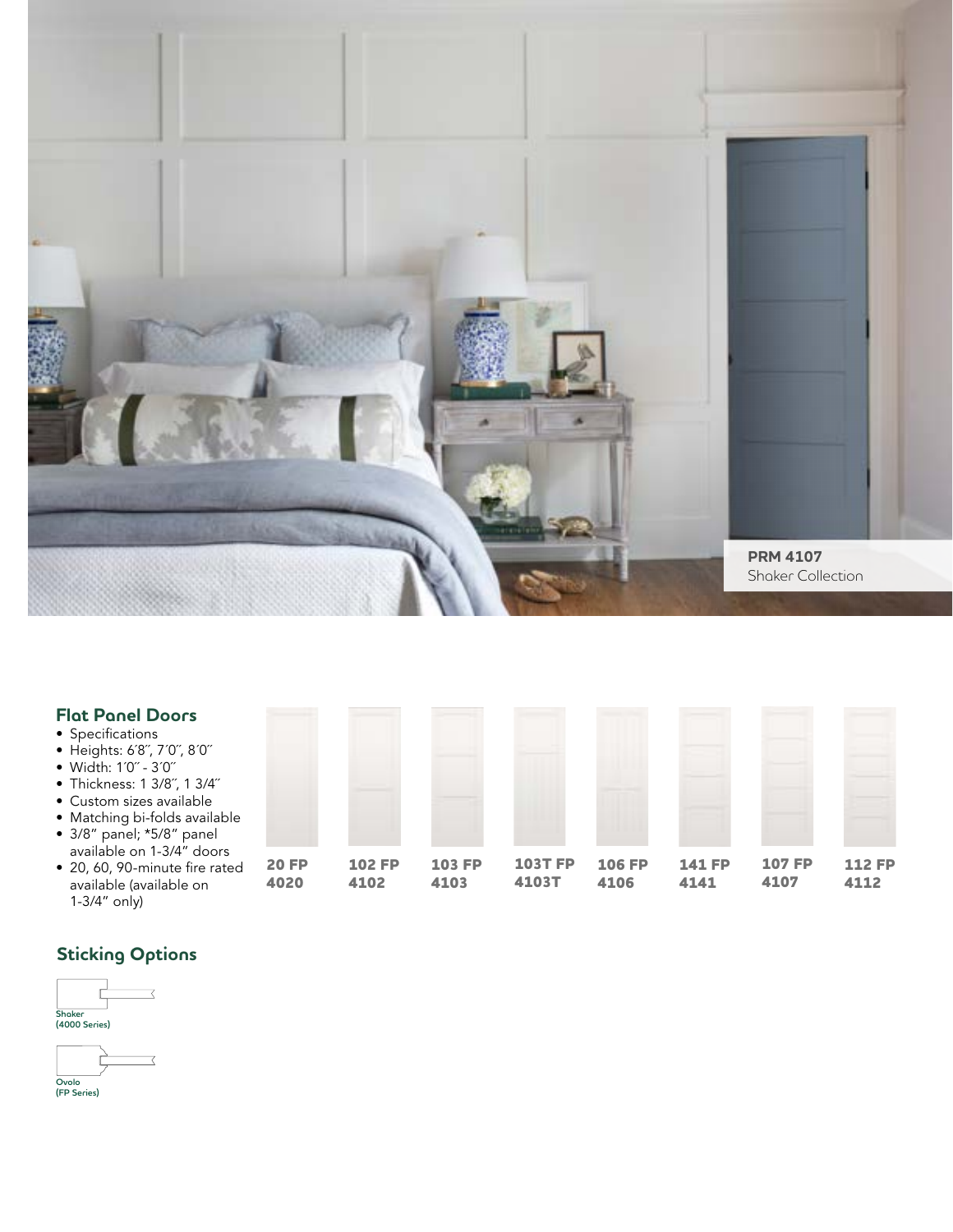



**EST** 

 $=$ 

**The State** 

## **Louver Doors**

- Specifications
- Heights: 6´8˝, 7´0˝, 8´0˝
- Width: 1´0˝ 3´0˝
- Thickness: 1 3/8˝, 1 3/4˝
- Custom sizes available
- Matching bifold available
- ADA 11" bottom rail option in W models



Louver

1-3/16" Standard





| 730           | <b>730W</b> | F 730       | P 730         | <b>PF 730</b> | 732           | <b>732W</b>   | F 732 |
|---------------|-------------|-------------|---------------|---------------|---------------|---------------|-------|
|               |             |             |               |               |               |               |       |
| P 732         | PF 732 733  |             | <b>733W</b>   | F 733         | P 733         | <b>PF 733</b> | 742   |
| <b>742W</b>   | F 742       | P 742       | <b>PF 742</b> | 742           | <b>742W</b>   | F 742         | P 742 |
| <b>PF 742</b> | 782         | <b>782W</b> | F 782         | P 782         | <b>PF 782</b> |               |       |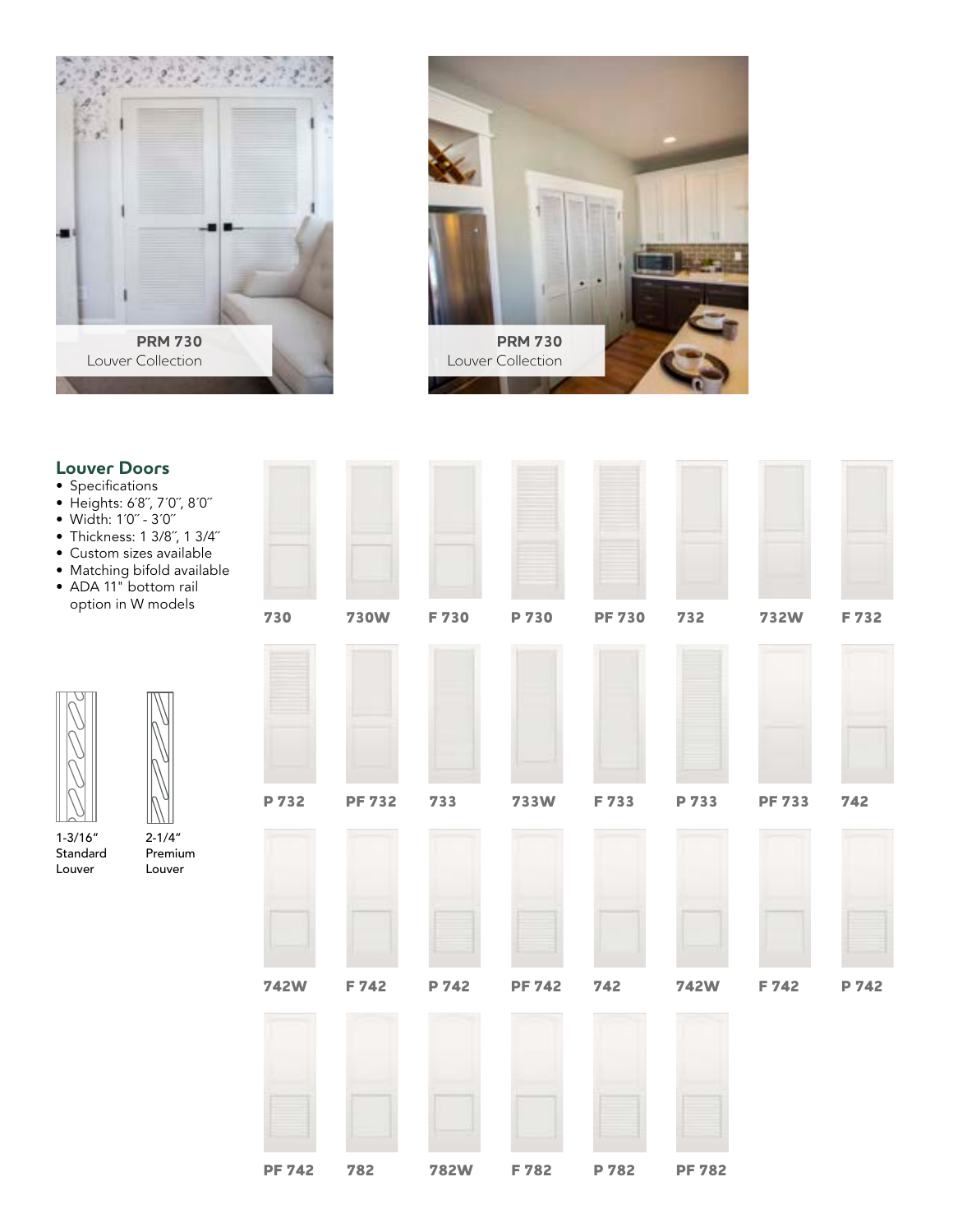



#### **Glass Doors**

- Specifications Heights: 6´8˝, 7´0˝, 8´0˝ Width: 1´0˝ - 3´0˝ Thickness: 1 3/8˝, 1 3/4˝
- Custom sizes available
- W models available with 7-1/4" rails
- 24 Decorative Glass Options Available
- Many more glass door options and layouts available—check out our full line catalog, go to our website, or contact our team to learn more



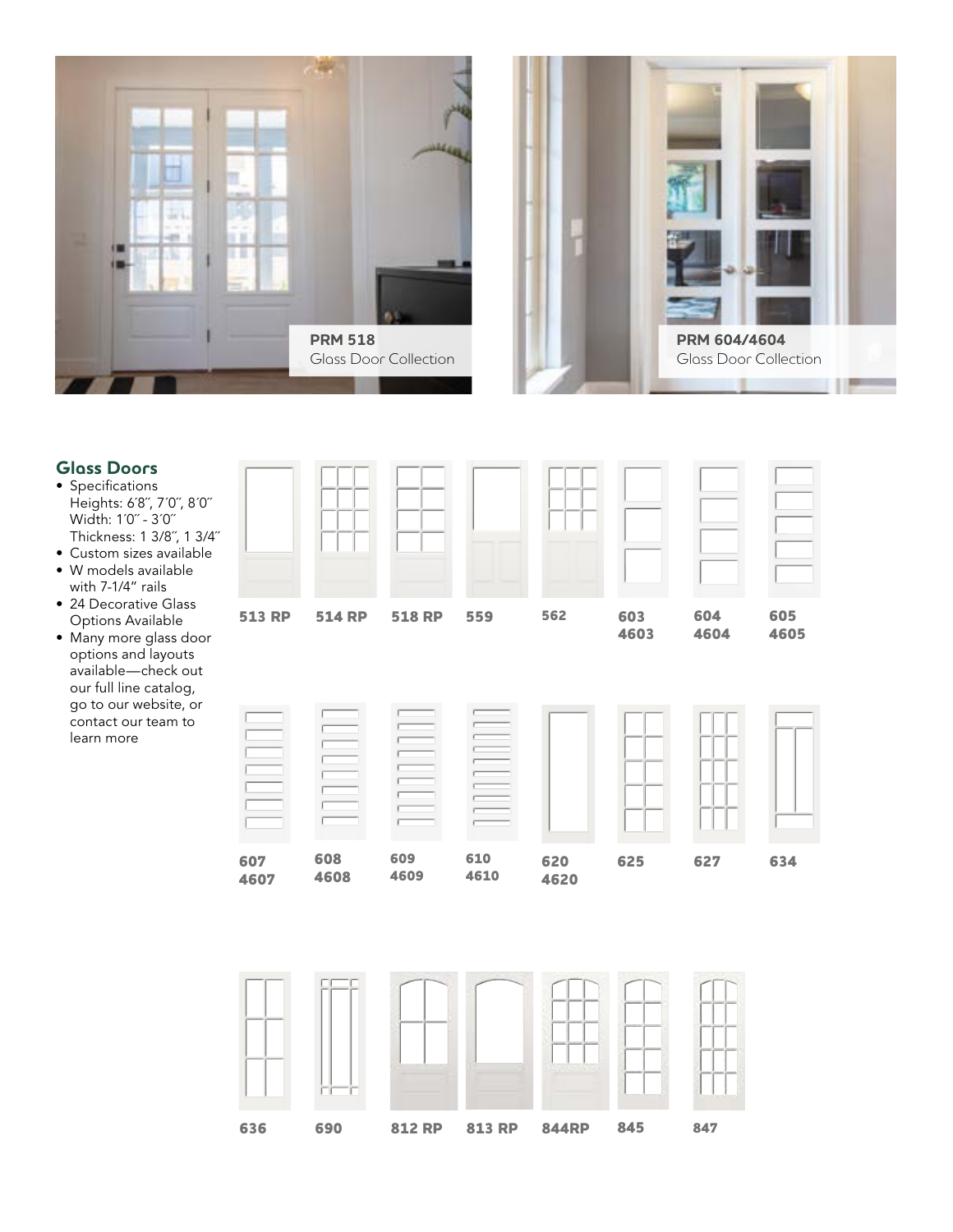

# **MDF Design Collection Doors**

#### **Premium Router Carved MDF Doors**

Woodgrain's Design Collection MDF Doors are made of medium density fiberboard (MDF and include both 1 3/8" and 1 3/4" doors available in panel, bifold and Fire-rated doors. Design Collection MDF doors offer infinite design options by combining cutting edge technology and old-fashioned, expert craftsmanship. Woodgrain uses its wellhoned techniques from decades of wood door manufacturing to build a better door. With over 65 years in the millwork industry and world class manufacturing processes, Woodgrain builds a better door that stands the test of time.

## **Design Collection MDF Doors Offer**

- Exceptionally smooth surface for excellent paint adhesion
- Resists shrinkage, expansion, and warping
- Environmentally friendly
- SureEdge design for superior screw holding capacity

#### **Design Collection MDF Doors With Expanded Polystyrene (EPS) Core Offer Several Advantages**

- 40% lighter than the standard 2'6" x 6'8" MDF door
- Easier to handle and hang
- Exerts less stress on the hinges
- Improve sound transmission properties

#### **Door Specifications**

Heights: 6'8", 7'0", 7'6", 8'0" | Width: 1'0" - 4'0" Thickness: 1 3/8", 1 3/4" | Bifold Doors Available Custom sizes available



**USA** 



Precision Corved



40% Lighter







**Smooth Paintable** Finish

>800 lb Screw **Hold Capacity** 

20-, 60-, and 90- Minute Fire Doors Available.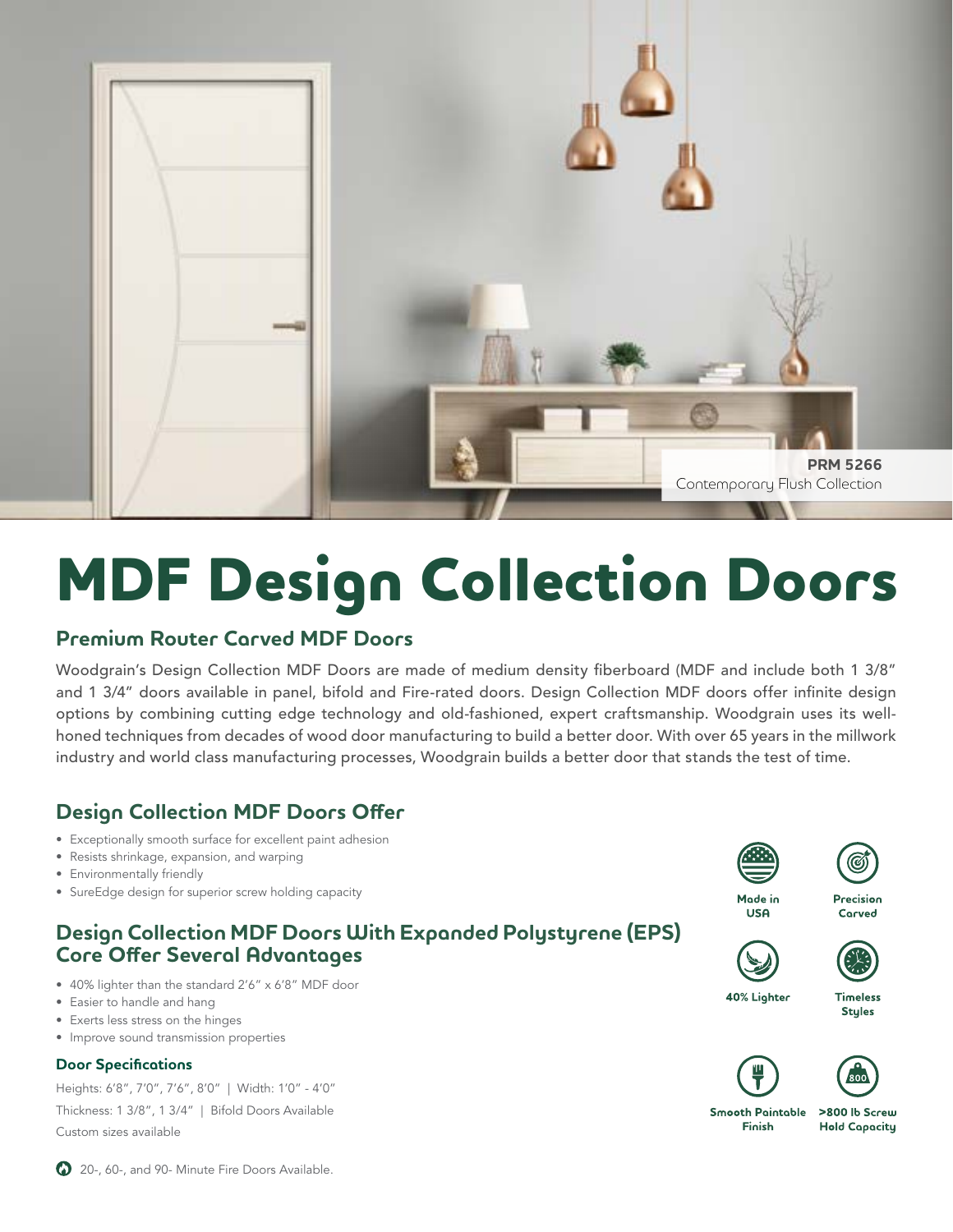# **Construction Comparison**

Moulded Skin vs Stile & Rail

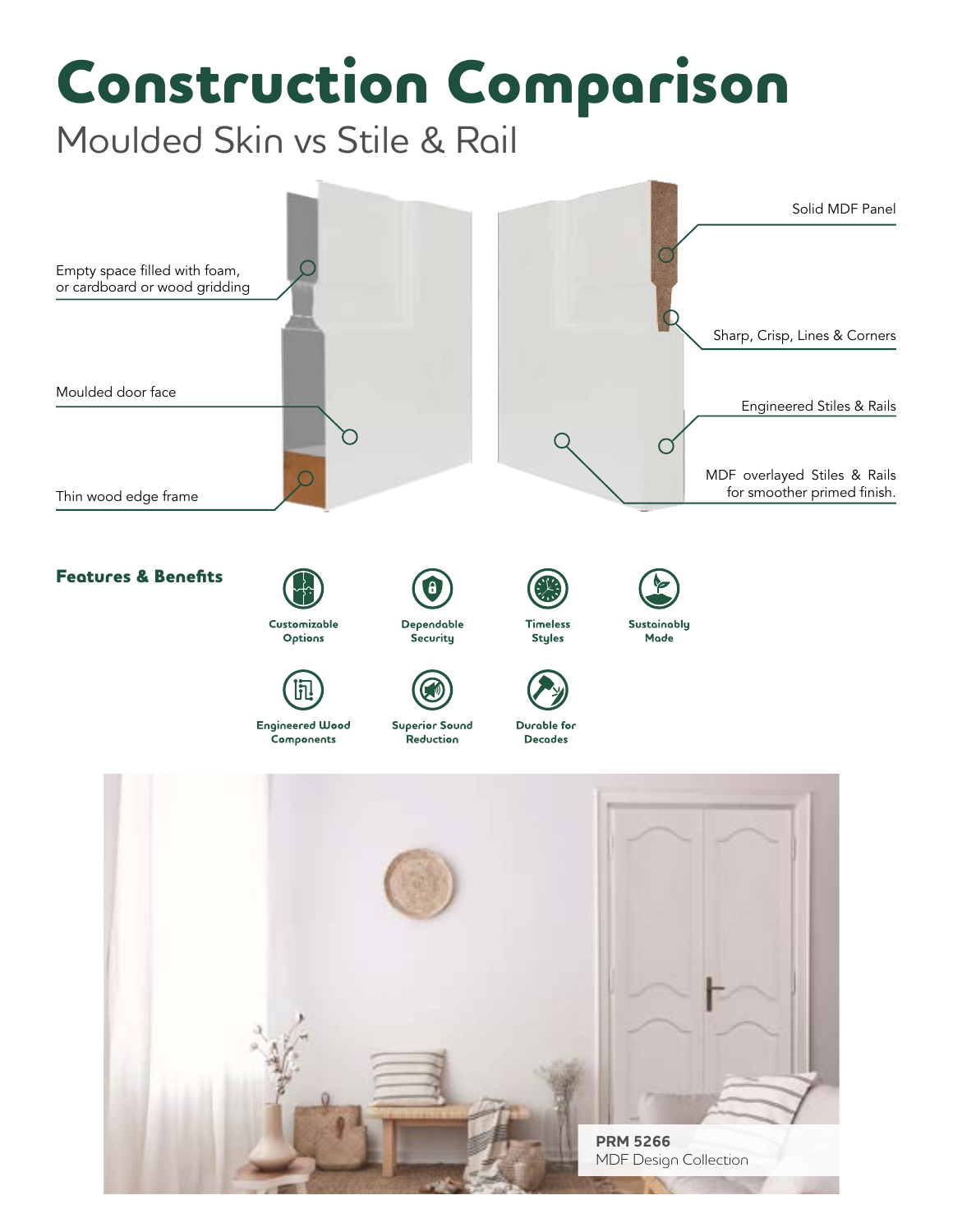

## **Featured MDF Design Collection Doors**

Many more MDF door options and layouts are available—check out our full line catalog, go to woodgrain.com, or contact our team to learn more.

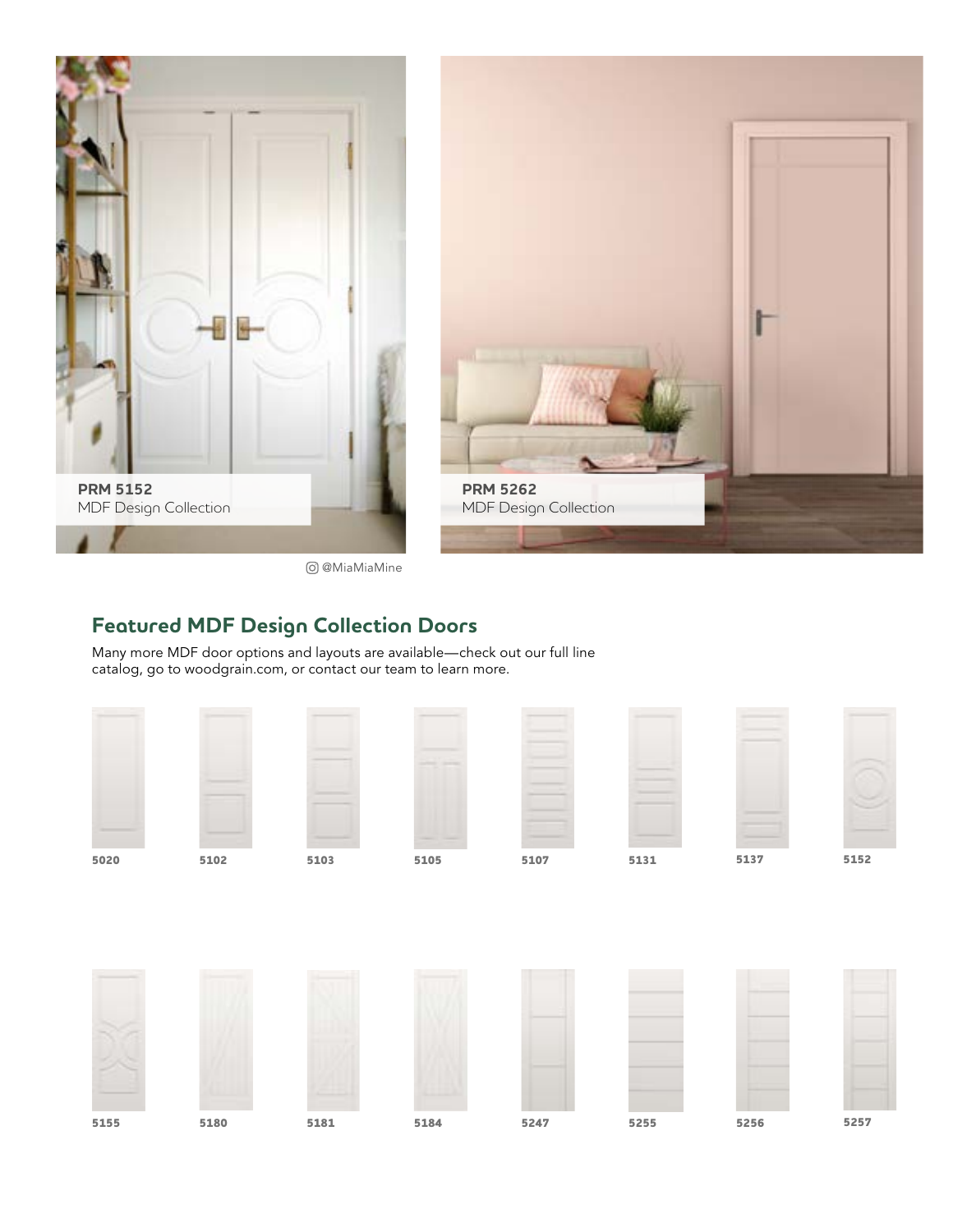





**5517 5732 5777 5802 5831 5832 5877**

**5824**